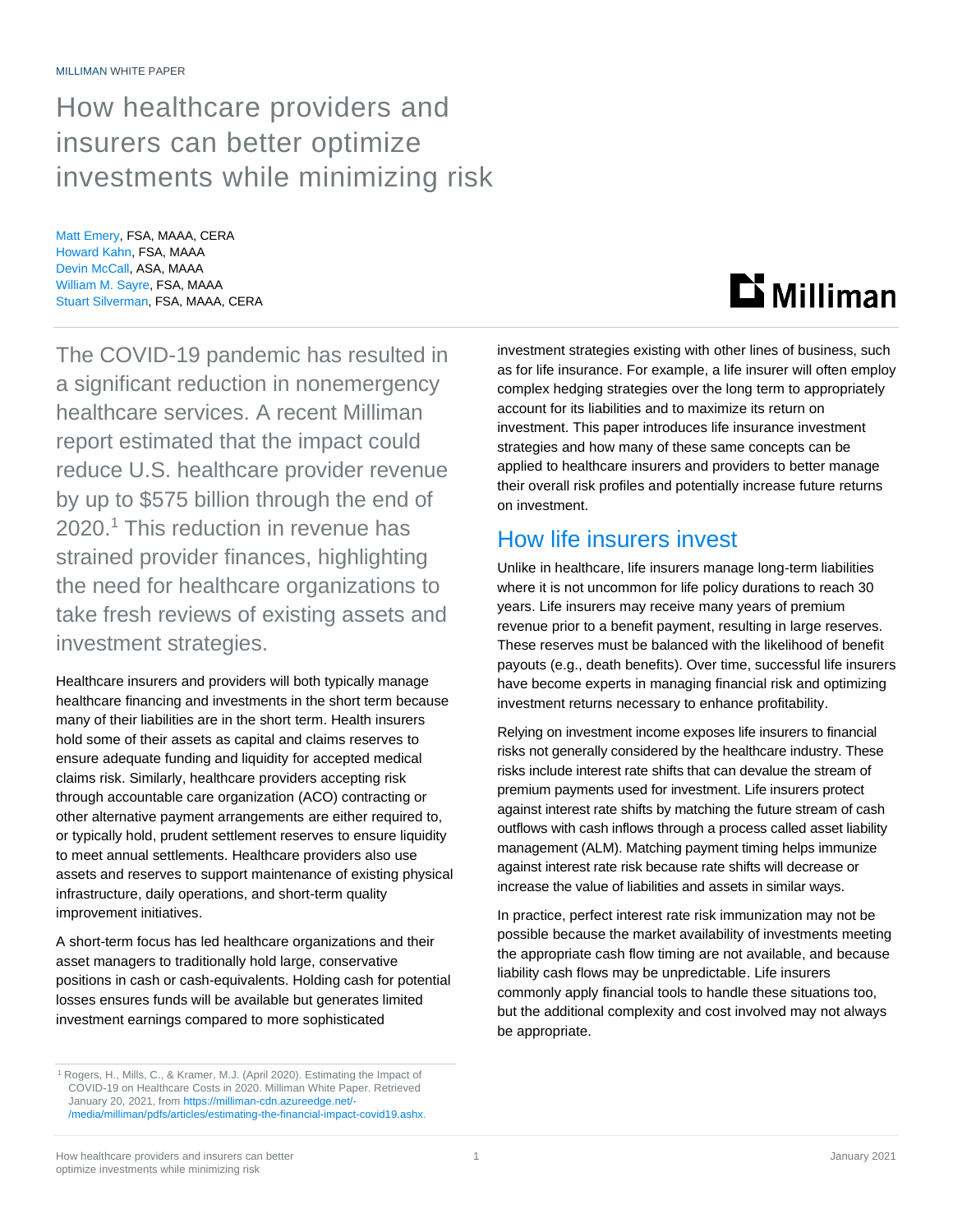## Case study: Traditional vs. enhanced investing in healthcare

To illustrate how we can employ life insurance investment techniques in the health industry, we provide a case study for a provider in an ACO arrangement. While we focus on this specific example, the same techniques and conclusions can be extended to healthcare providers more generally and to healthcare insurers.

For the case study, consider an ACO with \$25 million of investable assets, of which \$15.6 million is earmarked as a prudent settlement reserve set at the 95<sup>th</sup> percentile of potential annual shared losses and associated expenses over a three-year risk-sharing arrangement. The \$15.6 million reserve assumes monthly net cash outflows of \$0.1 million and a shared loss settlement of \$4 million annually. The excess surplus will fund longer-term reinvestment into performance improvement, enabling the ACO greater flexibility in its short-term risk appetite.

The ACO is considering a traditional and two alternative enhanced investment strategies. The traditional investment strategy (Traditional Cash) is an all-cash position yielding 20 basis points (bps) per annum. Traditional Cash offers a low return on assets but allows for the near guarantee that enough of the earmarked assets will be available at year-end to cover any settlement losses. The enhanced investment strategies consider a bond-only portfolio (Enhanced Bond) and a bond and equity portfolio (Enhanced Bond and Equity), each with increased risk and reward relative to Traditional Cash. The enhanced strategies still provide high degrees of confidence to cover near-term settlements, but with the possibility of more upside for funding long-term objectives.

Enhanced Bond comprises a laddered bond return to match asset maturities to near-term, high-likelihood settlement losses, with the remainder of assets allocated 33/67 among AA bonds of 5-year and 10-year tenures and BBB and BB bonds of 5-year and 10-year tenures, respectively (see the Appendix for a detailed allocation). Enhanced Bond and Equity comprises a portfolio similar to Enhanced Bond, except it replaces 25% of the bonds with equities (see the Appendix for a detailed allocation).

We performed Monte Carlo simulations of 10,000 trials to compare possible returns of the enhanced strategies to the static returns of Traditional Cash for the ACO's \$25 million of investable assets over a 36-month horizon. The model was parametrized using historical Treasury yield rates, corporate bond credit spreads and default rates, and S&P index returns.

In this example, all three portfolios yield investment returns net of annual expenses and shared loss liabilities, but Enhanced Bond outperforms Traditional Cash by \$60,000 and Enhanced Bond and Equity outperforms Traditional Cash by \$850,000, on average by year 3, assuming current economic conditions continue.

While the enhanced portfolios perform better on average, notice that Enhanced Bond did not outperform Traditional Cash at the 25<sup>th</sup> percentile. The range of ending asset positions, net of cash outflows, of Enhanced Bond are compared to Traditional Cash after 36 months in Figure 2. The blue bars represent the distribution of potential ending asset positions of Enhanced Bond and the colored dashed lines highlight important percentiles and reference points. The dark red line represents Traditional Cash, which we consider as a proxy for "business as usual" performance.

#### **FIGURE 1: FORECASTED INVESTMENT RETURNS AFTER 36 MONTHS UNDER EACH INVESTMENT STRATEGY**

| <b>Portfolio Performance</b>    | Average   | 25th Percentile | 50th Percentile | 75th Percentile |
|---------------------------------|-----------|-----------------|-----------------|-----------------|
| <b>Traditional Cash</b>         |           |                 |                 |                 |
| Investment \$ Return            | \$113,171 |                 |                 |                 |
| Annualized % Return             | 0.20%     |                 |                 |                 |
| <b>Enhanced Bond</b>            |           |                 |                 |                 |
| Investment \$ Return            | \$174,847 | \$90,166        | \$189,973       | \$278,928       |
| Annualized % Return             | 0.31%     | 0.16%           | 0.33%           | 0.49%           |
| <b>Enhanced Bond and Equity</b> |           |                 |                 |                 |
| Investment \$ Return            | \$964,458 | \$268,885       | \$869,708       | \$1,574,121     |
| Annualized % Return             | 1.64%     | 0.47%           | 1.48%           | 2.60%           |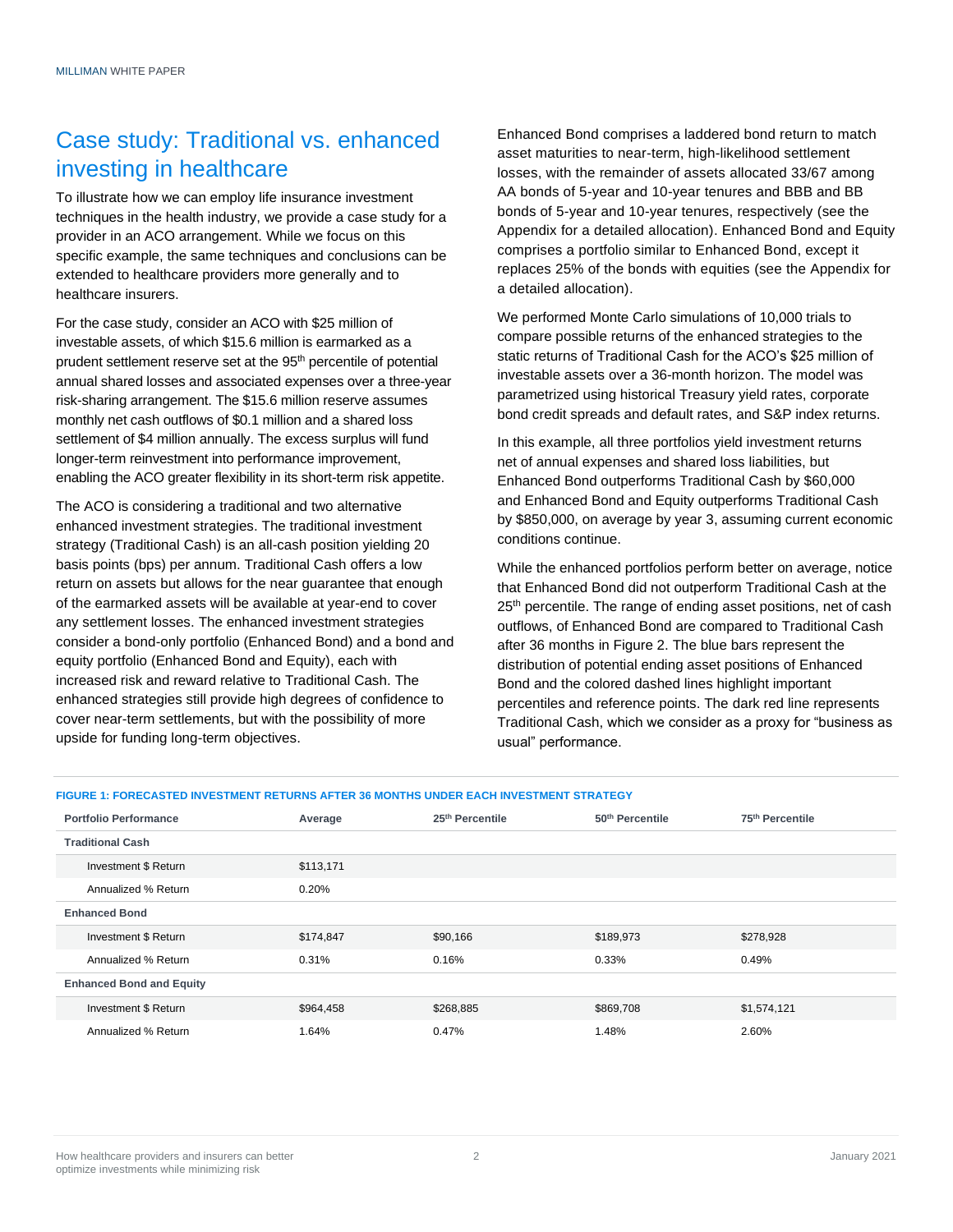In our simulation, Enhanced Bond outperformed Traditional Cash approximately 70% of the time. A bond-only portfolio is typically considered a lower-risk strategy, but the current low interest rate environment diminishes the achievable investment returns for bonds, making this strategy less appealing than under higher interest rate conditions. An alternative to Enhanced Bond is Enhanced Bond and Equity, which yielded average earnings fivefold above Enhanced Bond and nearly ninefold above Traditional Cash.

The range of ending asset positions of Enhanced Bond and Equity, net of cash outflows, are compared to Traditional Cash after 36 months in Figure 3.

In our simulation, Enhanced Bond and Equity outperformed Traditional Cash approximately 80% of the time. Equities provide improved investment returns over bonds in the current low interest rate environment. However, equities also produce a wider spread of potential returns. Notice the potential range of ending asset positions for Enhanced Bond is between \$9.0 million and \$10.1 million, while Enhanced Bond and Equity's potential ending asset positions range from \$8.0 million and \$14.0 million.

When interpreting the distributions presented in Figures 2 and 3, please keep in mind that the only source of uncertainty in our

model driving the generation of ending asset positions is investment returns. We have assumed liability cash flows to be deterministic. We caution readers not to conclude that Figures 2 and 3 present a complete range of outcomes considering uncertainty from all possible sources.

Financial managers commonly employ hedging to mitigate downside risk. With a static hedging approach, the hedges enable the purchaser to lock in a specific interest rate to guarantee a certain rate of return for a fee. In lieu of the fee but with some degree of calculated volatility, investors can enable an actively managed strategy called dynamic hedging that involves rebalancing hedge positions as market conditions change. Implementing a hedge strategy will shrink the range of potential ending asset positions so that financial returns are more predictable.

ACOs seeking less complexity and guaranteed returns may opt for the Traditional Cash approach, which leaves virtually no uncertainty in the ending asset position, given the pattern of realized outflows. Depending on the risk tolerance of the investors, the enhanced strategies could be deployed to generate expected returns above what may result from Traditional Cash.





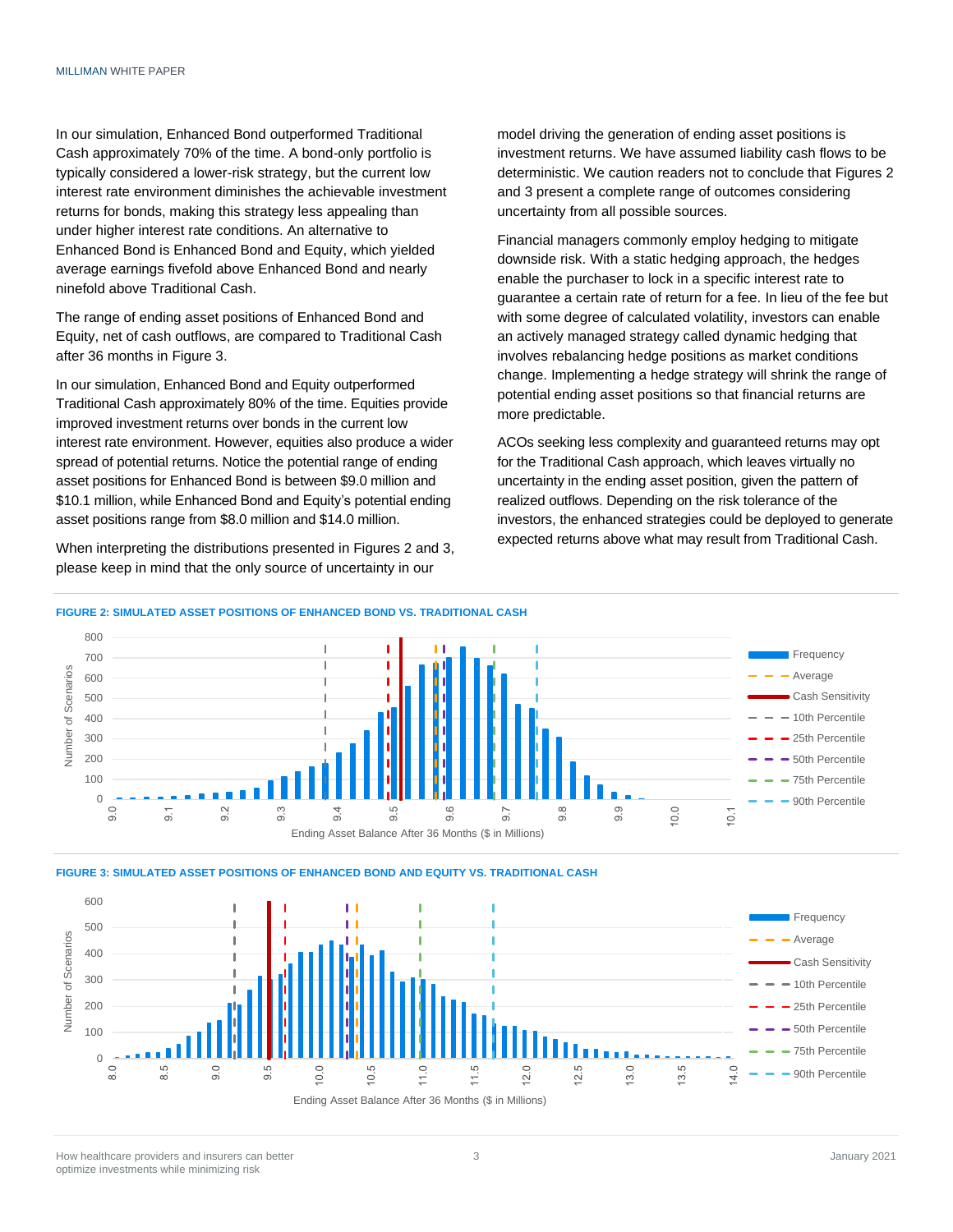#### **Conclusion**

Opportunities to improve returns on existing assets will become increasingly important for healthcare providers and insurers operating within tighter margins. Finding the optimal investment strategy will vary by organization based on the risk tolerance and return expectations. Incorporating some degree of asset management provides a high probability of achieving greater investment income with limited downside risk.

#### Caveats and Limitations:

Material presented in this report is not representative of the views of Milliman. As such, Milliman is not advocating for, or endorsing, any specific views in this report related to investment, legal, accounting, or tax advice for setting reserves.

Differences between the simulated results herein and actual amounts depend on the extent to which future experience conforms to the assumptions made for these calculations.

Results based on simulated or hypothetical performance results have certain inherent limitations. Unlike the results shown in an actual performance record, these results do not represent actual trading. No representation is being made that any account will or is likely to achieve profits or losses similar to those being shown.

The information described herein is intended to be for informational purposes only. This material is not intended to be a recommendation, offer, solicitation, or advertisement to buy or sell any securities, securities-related product or service, or investment strategy, nor is it intended to be to be relied upon as a forecast, research or investment advice.

Matt Emery, Howard Kahn, Devin McCall, William Sayre, and Stuart Silverman are members of the American Academy of Actuaries and meet the Academy's qualification standards to render the actuarial opinions presented herein. Readers are advised to confer with counsel before using this information. Any distribution of this article should be in its entirety.

# $\mathbf{D}$  Milliman

Milliman is among the world's largest providers of actuarial and related products and services. The firm has consulting practices in life insurance and financial services, property & casualty insurance, healthcare, and employee benefits. Founded in 1947, Milliman is an independent firm with offices in major cities around the globe.

[milliman.com](http://www.milliman.com/)

#### **CONTACT**

Matt Emery [matt.emery@milliman.com](mailto:matt.emery@milliman.com)

Howard Kahn [howard.kahn@milliman.com](mailto:howard.kahn@milliman.com)

Devin McCall [devin.mccall@milliman.com](mailto:devin.mccall@milliman.com)

William M. Sayre [bill.sayre@milliman.com](mailto:bill.sayre@milliman.com)

Stuart Silverman [stuart.silverman@milliman.com](mailto:stuart.silverman@milliman.com)